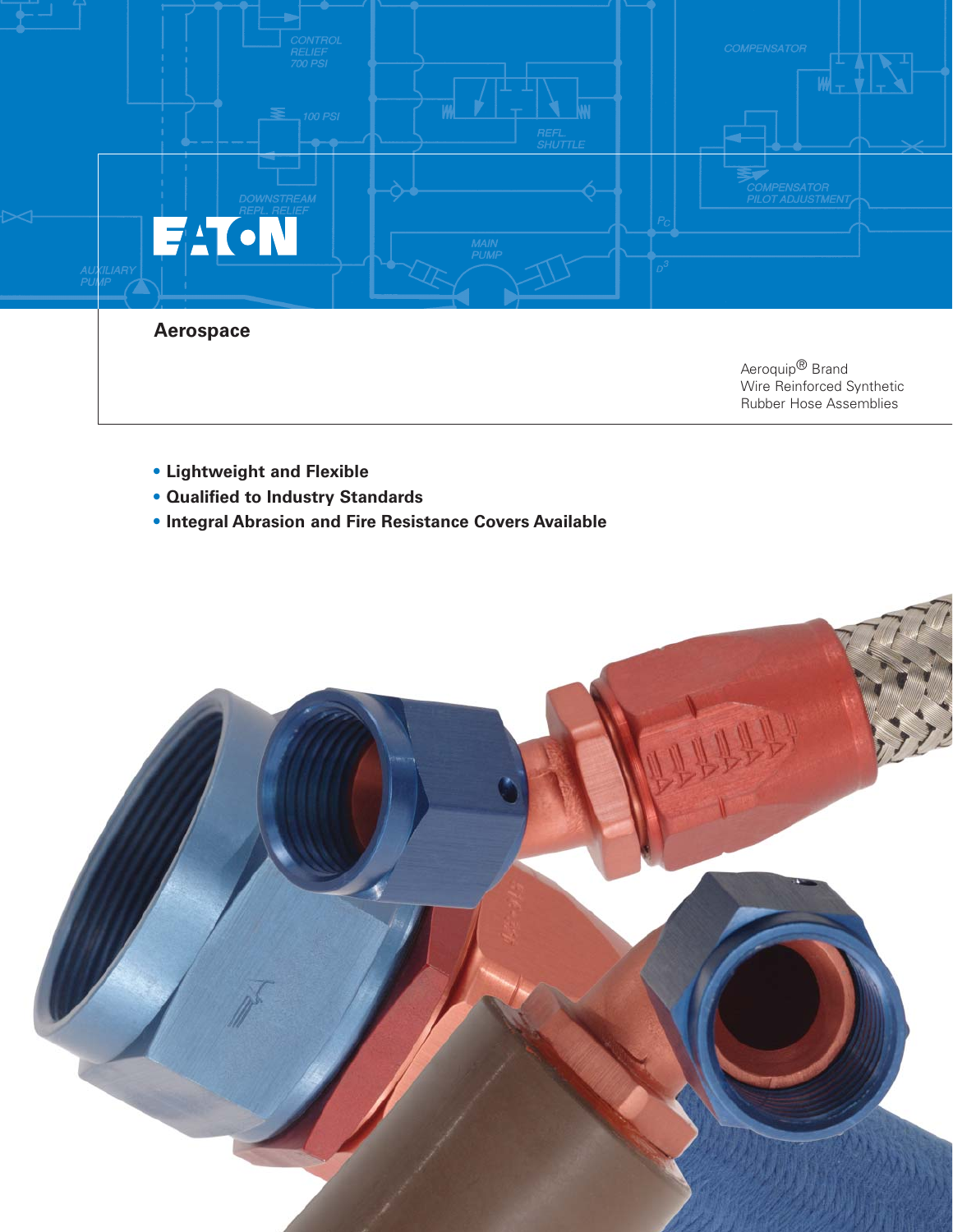## **Aeroquip Brand Wire Reinforced Synthetic Rubber Hose**

#### **601/AE701 Hose**

**Construction:** Synthetic rubber inner tube with two layers of stainless steel wire braid reinforcement. **Application:** Fuel, engine oil, and coolants. **Basic Specification:** MIL-H-83797, TSO C53a,Type A.

#### **AE501 Hose**

**Construction:** 601/AE701 hose overlaid with a blue braided chafeguard cover of tough polyester yarn. **Application:** Fuel, engine oil, and coolants. **Basic Specification:** MIL-H-83797, TSO C53a,Type A.

#### **AE401 Hose**

**Construction:** 601/AE701 hose with an integral cover of silicone rubber compound.

**Application:** Fuel, engine oil, and coolants. **Basic Specification:** MIL-H-83797, TSO C53a,Type C.

NOTE: Hose not intended for vacuum application use. See Mil-H-83797. Hoses that may see intermittent vacuum pressure require an internal support coil. Contact Eaton for additional information.

## **End Fitting**

| Nut: -3, -4 and -5     | steel, AMS 5024 (C1137)   |
|------------------------|---------------------------|
| Nut: -6 and up         | aluminum, AMS 4119 (2024) |
| Nut Wire: Cres.,       | AMS5685 (305)             |
| Nipple: -3, -4 and -5  | steel AMS 5024 (C1137)    |
| Nipple: -6 and up      | aluminum, AMS4119 (2024)  |
| Elbow: -3, -4 and -5   | steel AMS5024             |
| (C1137); -6 and up     | aluminum, AMS4117 (6061)  |
| Socket: AMS4117 (6061) | All sizes                 |



#### **Integral Abrasion Resistant Cover**



**Integral Fire Sleeve**



### **Design Features**

- • *Flexibility*
- • *Lightweight*
- • *Fluid temperatures: -65°F (-54°C) to +300°F (+149°C)*
- • *TSO C53a, Type A and Type C approvals (with fire sleeve)*
- *Mil-Spec Approvals:*
	- *MIL-H-83796/1 through MIL-H- 83796/9 Assemblies*
	- *MIL-H-83797 Hose, MIL-F-83798 Fittings*
- *Available in sizes -3 thru -32*
- *Available with polyester/integral sleeve*
- *Field attachable fittings*

**Thread**

| <b>Size</b> | <b>Thread</b>    |
|-------------|------------------|
| -3          | .375-24 UNJF-3B  |
| -4          | .4375-20 UNJF-3B |
| -5          | .500-20 UNJF-3B  |
| -6          | .5625-18 UNJF-3B |
| -8          | .750-16 UNJF-3B  |
| $-10$       | .875-14 UNJF-3B  |
| $-12$       | 1.0625-12 UNJ-3B |
| -16         | 1.3125-12 UNJ-3B |
| -20         | 1.625-12 UNJ-3B  |
| -24         | 1.875-12 UNJ-3B  |
| -32         | 2.500-12 UNJ-3B  |

### **Hose Dimensions and Performance Data**

| <b>Hose Size</b>             | -3   | -4   | -5   | -6   | -8   | $-10$ | $-12$ | $-16$ | $-20$ | $-24$ | $-32$ |
|------------------------------|------|------|------|------|------|-------|-------|-------|-------|-------|-------|
| 601/AE701 Hose O.D. (Max.)   | .398 | .462 | .508 | .571 | .673 | .820  | .961  | 1.187 | 1.468 | 1.734 | 2.140 |
| AE501 Hose O.D. (Max.)       | .470 | .530 | .575 | .659 | .761 | .895  | 1.053 | 1.265 | 1.526 | 1.800 | 2.160 |
| AE401 Hose O.D. (Max.)       | .721 | .755 | .801 | .864 | .966 | 1.112 | .253  | 1.465 | 1.726 | 2.019 | 2.436 |
| Hose I.D. (Min.)             | .141 | .204 | .266 | .329 | .415 | .539  | .665  | .844  | 1.094 | 1.344 | 1.750 |
| Minimum Bend Radius (inches) | 1.75 | 2.00 | 2.25 | 2.50 | 3.50 | 4.00  | 4.50  | 5.50  | 8.00  | 9.00  | 12.50 |
| Operating Pressure (PSI)     | 1500 | 1500 | 1500 | 1500 | 1250 | 1250  | 1250  | 1000  | 800   | 400   | 350   |
| Proof Pressure (PSI)3000     | 3000 | 3000 | 3000 | 2500 | 2500 | 2000  | 1500  | 1500  | 1300  | 800   | 600   |
| Minimum Burst Pressure (PSI) | 6000 | 6000 | 6000 | 6000 | 5000 | 5000  | 4000  | 3000  | 2000  | 2000  | 1200  |
| 601/AE701 Hose Wt. (Lb./Ft.) | .093 | .114 | .145 | .155 | .170 | .207  | .285  | .380  | .490  | .675  | .903  |
| AE501 Hose Wt. (Lb./Ft.)     | .122 | .138 | .172 | .184 | .204 | .248  | .333  | .439  | .636  | .920  | 1.138 |
| AE401 Hose Wt. (Lb./Ft.)     | .257 | .310 | .348 | .351 | .396 | .474  | .592  | .750  | .891  | 1.229 | 1.471 |

*All dimensions in inches*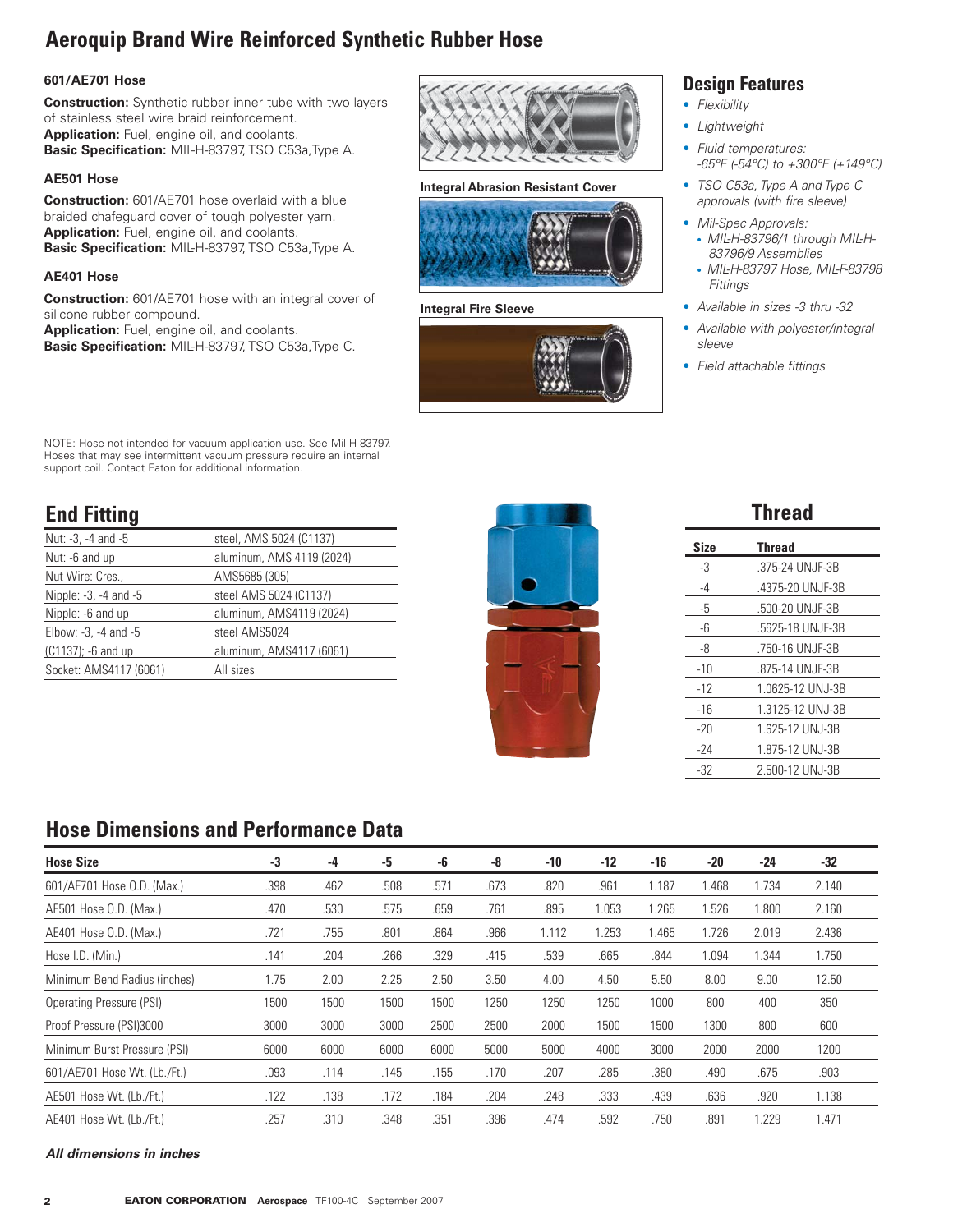#### **Assembly Length**

Assembly length is measured from sealing surface to sealing surface. When defining the part number length, measure the length from end point to end point on flareless fittings. With elbow fittings, the measuring point is the intersection of the centerline of the elbow with the face of the sealing surface.

#### **Rotation Angle Measurement**

On assemblies with an elbow fitting on each end, measure the rotation angle as shown. The index angle will follow the basic style hose assembly part number indicated (see example for "double elbow" assemblies). In all cases, the angle should be expressed in 3 digits. For example, 35° should be written as 035. If the angle desired is 0°, specify 000.

#### **Hose Assemblies**

To properly specify the correct hose assembly, use the simple numbering system below. Straight and single elbow assemblies are identified by the number beginning with AE701 and double elbow assemblies are identified by a number beginning with AE70XX. Any assembly can be ordered using these numbers.



#### **Assembly Length Tolerances**

| Up to and including 8 inches:                |        |  |  |  |  |  |
|----------------------------------------------|--------|--|--|--|--|--|
| Above 8 inches, to and including 16 inches:  | + 187  |  |  |  |  |  |
| Above 16 inches, to and including 24 inches: | + 250  |  |  |  |  |  |
| Above 24 inches, to and including 36 inches: | $+312$ |  |  |  |  |  |
| Above 36 inches, or longer:                  | $+1\%$ |  |  |  |  |  |

#### **Bulk Hose**



Bulk hose will be supplied in 25-foot lengths whenever possible, but the right is reserved to ship random lengths over 3 feet unless otherwise specified. Contact your Eaton representative if you have questions. An additional charge will be made for hose cut to specified lengths.



#### **Examples**

#### **Straight and Single Elbow Hose Assemblies Double Elbow Hose Assemblies**

|                                                                                                                  | AE701XXXX<br>G                                                                    | 0184    |          | <b>AE70XX</b><br>$-035$<br>0184                                                                                   |
|------------------------------------------------------------------------------------------------------------------|-----------------------------------------------------------------------------------|---------|----------|-------------------------------------------------------------------------------------------------------------------|
| Base number for all straight<br>and single elbow assemblies                                                      |                                                                                   |         |          | Base number for all double<br>elbow assemblies                                                                    |
| Size code (see below)                                                                                            |                                                                                   |         |          | Size code (see below)                                                                                             |
| Assembly length, in inches,<br>always four digits; last digit indicates<br>fractional length in 1/8's of an inch |                                                                                   |         |          | Assembly length, in inches, -<br>always four digits; last digit indicates<br>fractional length in1/8's of an inch |
| Hose Dash Size<br>B<br>Letter Code                                                                               | 568<br>10<br>$\vert$ 12<br>16<br>20<br>4<br>E<br>K<br>G<br>$\mathsf{H}$<br>M<br>N | 24<br>P | -32<br>R | Elbow position angle, expressed in three digits                                                                   |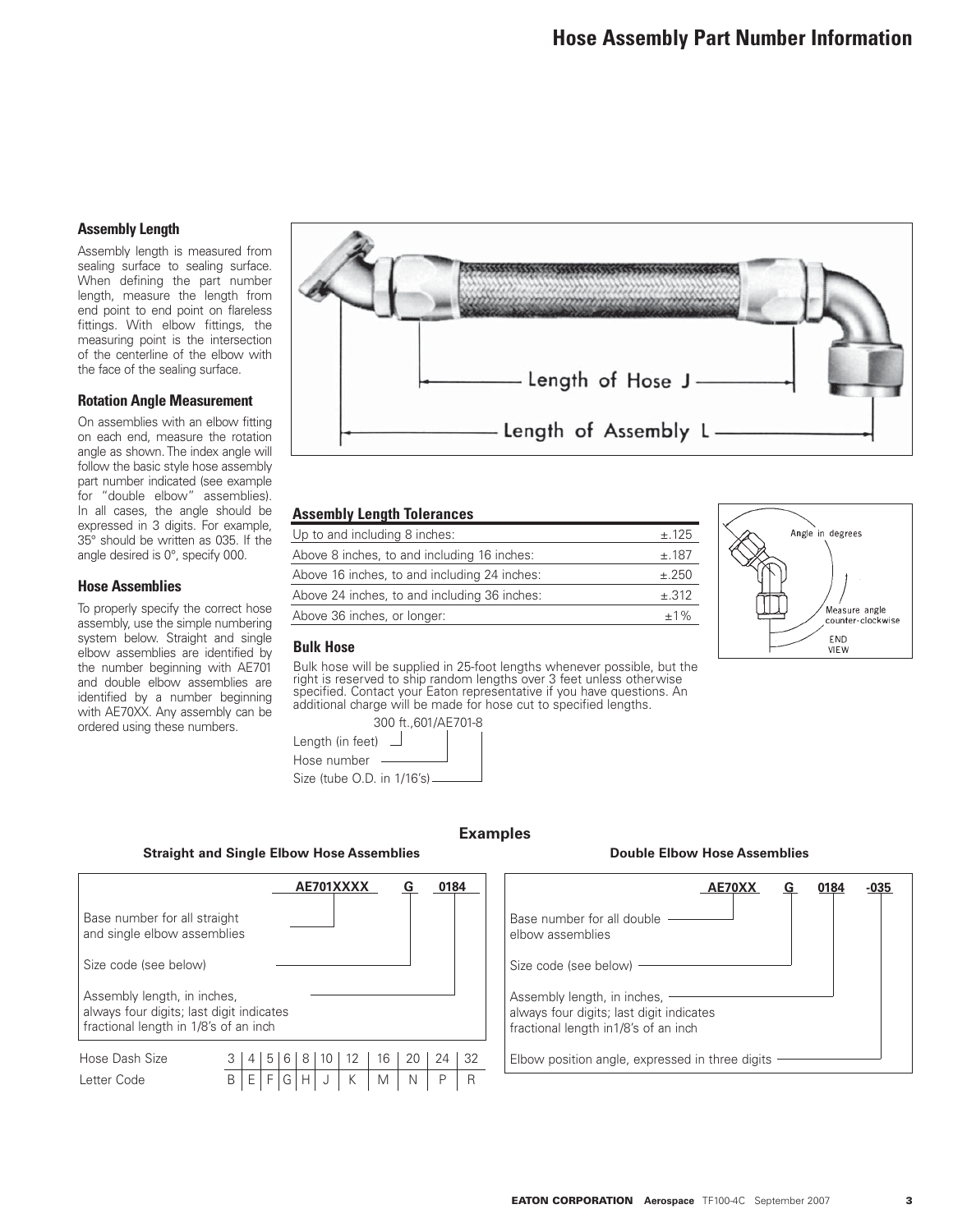## **Flared Fitting**



### **Straight Fitting Dimensions (M83798/1-Size)**

|                     |                       |                                        | Max.      |           |           | Max.      |                          |           |                      |                  |                           |                          |
|---------------------|-----------------------|----------------------------------------|-----------|-----------|-----------|-----------|--------------------------|-----------|----------------------|------------------|---------------------------|--------------------------|
| Hose<br><b>Size</b> | <b>Fitting</b><br>P/N | <b>Nipple</b><br>P/N                   | Dim.<br>Α | Dim.<br>В | Dim.<br>C | Dim.<br>D | Dim.<br>$R^*$            | Dim.<br>н | <b>Nut</b><br>Hex*** | Socket<br>Hex*** | <b>Fitting</b><br>$Wt.**$ | Dim.<br>E                |
| $-3$                | 816-3                 | 526-3                                  | 1.30      | .64       | .34       | .64       | $\overline{\phantom{0}}$ | .103      | .58                  | .562             | .049                      |                          |
| $-4$                | 816-4                 | 526-4                                  | 1.33      | .65       | .37       | .70       |                          | .150      | .65                  | .625             | .061                      |                          |
| $-5$                | 816-5                 | 526-5                                  | 1.38      | .70       | .38       | .76       | $\qquad \qquad$          | .211      | .72                  | .688             | .078                      |                          |
| -6                  | 816-6D                | 526-6D                                 | 1.51      | .76       | .38       | .83       |                          | .274      | .80                  | .750             | .046                      |                          |
| $-8$                | 816-8D                | 526-8D                                 | 1.79      | .94       | .43       | 1.04      | $\qquad \qquad -$        | .366      | 1.01                 | .875             | .078                      |                          |
| $-10$               | 816-10D               | 526-10D                                | 1.94      | .99       | .50       | 1.18      | $\qquad \qquad$          | .472      | 1.16                 | 1.062            | .108                      | $\qquad \qquad$          |
| $-12$               | 816-12D               | 526-12D                                | 2.01      | 1.00      | .57       | 1.47      |                          | .576      | 1.45                 | 1.188            | .168                      | $\overline{\phantom{0}}$ |
| $-16$               | 816-16D               | 526-16D                                | 2.36      | 1.16      | .60       | 1.76      |                          | .781      | 1.74                 | 1.438            | .240                      |                          |
| $-20$               | 816-20D               | 526-20D                                | 2.64      | 1.34      | .64       | 2.11      |                          | 1.026     | 2.11                 | 1.750            | .372                      |                          |
| $-24$               | 816-24D               | 526-24D                                | 2.79      | 1.44      | .74       | 2.47      |                          | 1.264     | 2.48                 | 1.938            | .504                      |                          |
| $-32$               | 816-32D               | 526-32D                                | 3.16      | 1.62      | .92       | 3.20      |                          | 1.684     | 3.20                 | 2.500            | .900                      |                          |
|                     |                       | 45° Fitting Dimensions (M83798/2-Size) |           |           |           |           |                          |           |                      |                  |                           |                          |
| -3                  | 8846-3                | 8746-3                                 | 1.74      | 1.05      | .34       | .64       | .375                     | .103      | .58                  | .562             | .056                      | .376                     |
| $-4$                | 8846-4                | 8746-4                                 | 1.72      | 1.02      | .37       | .70       | .375                     | .150      | .65                  | .625             | .070                      | .352                     |
| $-5$                | 8846-5                | 8746-5                                 | 1.83      | 1.12      | .38       | .76       | .438                     | .211      | .72                  | .688             | .091                      | .415                     |
| -6                  | 8846-6D               | 8746-6D                                | 2.00      | 1.22      | .38       | .83       | .500                     | .274      | .80                  | .750             | .052                      | .446                     |
| -8                  | 8846-8D               | 8746-8D                                | 2.17      | 1.30      | .43       | .98       | .500                     | .366      | 1.01                 | .875             | .085                      | .457                     |
| $-10$               | 8846-10D              | 8746-10D                               | 2.42      | 1.44      | .50       | 1.17      | .625                     | .472      | 1.16                 | 1.062            | .119                      | .537                     |
| $-12$               | 8846-12D              | 8746-12D                               | 2.79      | 1.76      | .57       | 1.30      | .844                     | .576      | 1.45                 | 1.188            | .179                      | .623                     |
| $-16$               | 8846-16D              | 8746-16D                               | 3.06      | 1.83      | .60       | 1.55      | .969                     | .781      | 1.74                 | 1.438            | .255                      | .659                     |
| $-20$               | 8846-20D              | 8746-20D                               | 3.45      | 2.13      | .64       | 1.91      | 1.188                    | 1.026     | 2.11                 | 1.750            | .376                      | .768                     |
| $-24$               | 8846-24D              | 8746-24D                               | 3.65      | 2.28      | .74       | 2.11      | 1.375                    | 1.264     | 2.48                 | 1.938            | .506                      | .867                     |
| $-32$               | 8846-32D              | 8746-32D                               | 4.26      | 2.69      | .92       | 2.72      | 1.750                    | 1.684     | 3.20                 | 2.500            | .891                      | 1.065                    |
|                     |                       | 90° Fitting Dimensions (M83798/3-Size) |           |           |           |           |                          |           |                      |                  |                           |                          |
| $-3$                | 8891-3                | 8791-3                                 | 1.58      | .89       | .34       | .64       | .375                     | .103      | .58                  | .562             | .057                      | .752                     |
| $-4$                | 8891-4                | 8791-4                                 | 1.59      | .89       | .37       | .70       | 375                      | .150      | .65                  | .625             | .071                      | .718                     |
| $-5$                | 8891-5                | 8791-5                                 | 1.68      | .96       | .38       | .76       | .438                     | .211      | .72                  | .688             | .094                      | .844                     |
| -6                  | 8891-6D               | 8791-6D                                | 1.85      | 1.07      | .38       | .83       | .500                     | .274      | .80                  | .750             | .053                      | .922                     |
| -8                  | 8891-8D               | 8791-8D                                | 2.01      | 1.14      | .43       | .98       | .500                     | .366      | 1.01                 | .875             | .088                      | .938                     |
| $-10$               | 8891-10D              | 8791-10D                               | 2.25      | 1.27      | .50       | 1.17      | .625                     | .472      | 1.16                 | 1.062            | .124                      | 1.126                    |
| $-12$               | 8891-12D              | 8791-12D                               | 2.66      | 1.63      | .57       | 1.30      | .844                     | .576      | 1.45                 | 1.188            | .189                      | 1.376                    |
| $-16$               | 8891-16D              | 8791-16D                               | 2.97      | 1.74      | .60       | 1.55      | .969                     | .781      | 1.74                 | 1.438            | .267                      | 1.500                    |
| $-20$               | 8891-20D              | 8791-20D                               | 3.38      | 2.06      | .64       | 1.91      | 1.188                    | 1.026     | 2.11                 | 1.750            | .399                      | 1.782                    |
| $-24$               | 8891-24D              | 8791-24D                               | 3.59      | 2.22      | .74       | 2.11      | 1.375                    | 1.264     | 2.48                 | 1.938            | .538                      | 2.032                    |
| $-32$               | 8891-32D              | 8791-32D                               | 4.22      | 2.65      | .92       | 2.72      | 1.750                    | 1.684     | 3.20                 | 2.500            | .953                      | 2.532                    |

#### **All dimensions in inches**

DIM. B = Hose cut factor.

DIM.  $E =$  Nominal drop dimensions. Tolerance is  $\pm .035$ " on bent tube fittings.

\*R = Radius of elbow measured to centerline.

\*\*Weight = Nipple assembly plus socket (nominal).

\*\*\* = Distance across corners.

## **Socket P/N 516-XXD**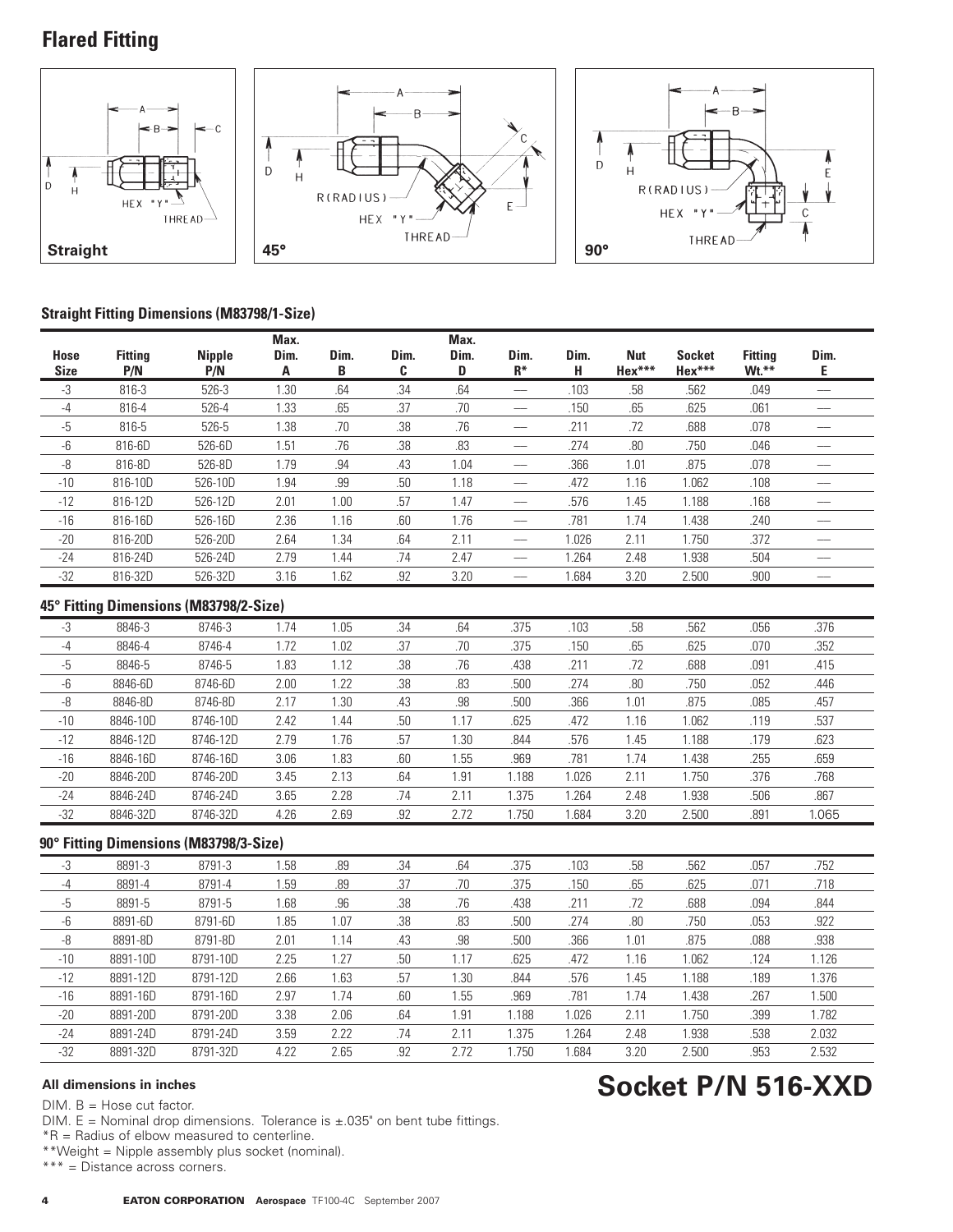| <b>Configurations</b>  | Hose<br><b>Size</b> | 601/AE701<br>Hose<br><b>Assembly</b><br>Base No. | AE501<br>Hose<br><b>Assembly</b><br><b>Base No.</b> | AE401<br>Hose<br><b>Assembly</b><br>Base No. | 601/AE701<br><b>W/AE102</b><br><b>Firesleeves</b><br><b>Hose Assembly</b><br><b>Base No.</b> |
|------------------------|---------------------|--------------------------------------------------|-----------------------------------------------------|----------------------------------------------|----------------------------------------------------------------------------------------------|
| straight to straight   | -3 thru-32          | AE7010000                                        | AE7013110                                           | AE7013106                                    | AE7010001                                                                                    |
| straight to 45° elbow  | $-3$ thru $-32$     | AE7010100                                        | AE7013111                                           | AE7013107                                    | AE7010101                                                                                    |
| straight to 90° elbow  | $-3$ thru $-32$     | AE7010200                                        | AE7013112                                           | AE7013131                                    | AE7010201                                                                                    |
| 45° elbow to 45° elbow | -3 thru-32          | AE7000                                           | AE7058                                              | AE7074                                       | AE7001                                                                                       |
| 45° elbow to 90° elbow | -3 thru-32          | AE7012                                           | AE7059                                              | AE7075                                       | AE7013                                                                                       |
| 90° elbow to 90° elbow | -3 thru-32          | AE7027                                           | AE7060                                              | AE7076                                       | AE7028                                                                                       |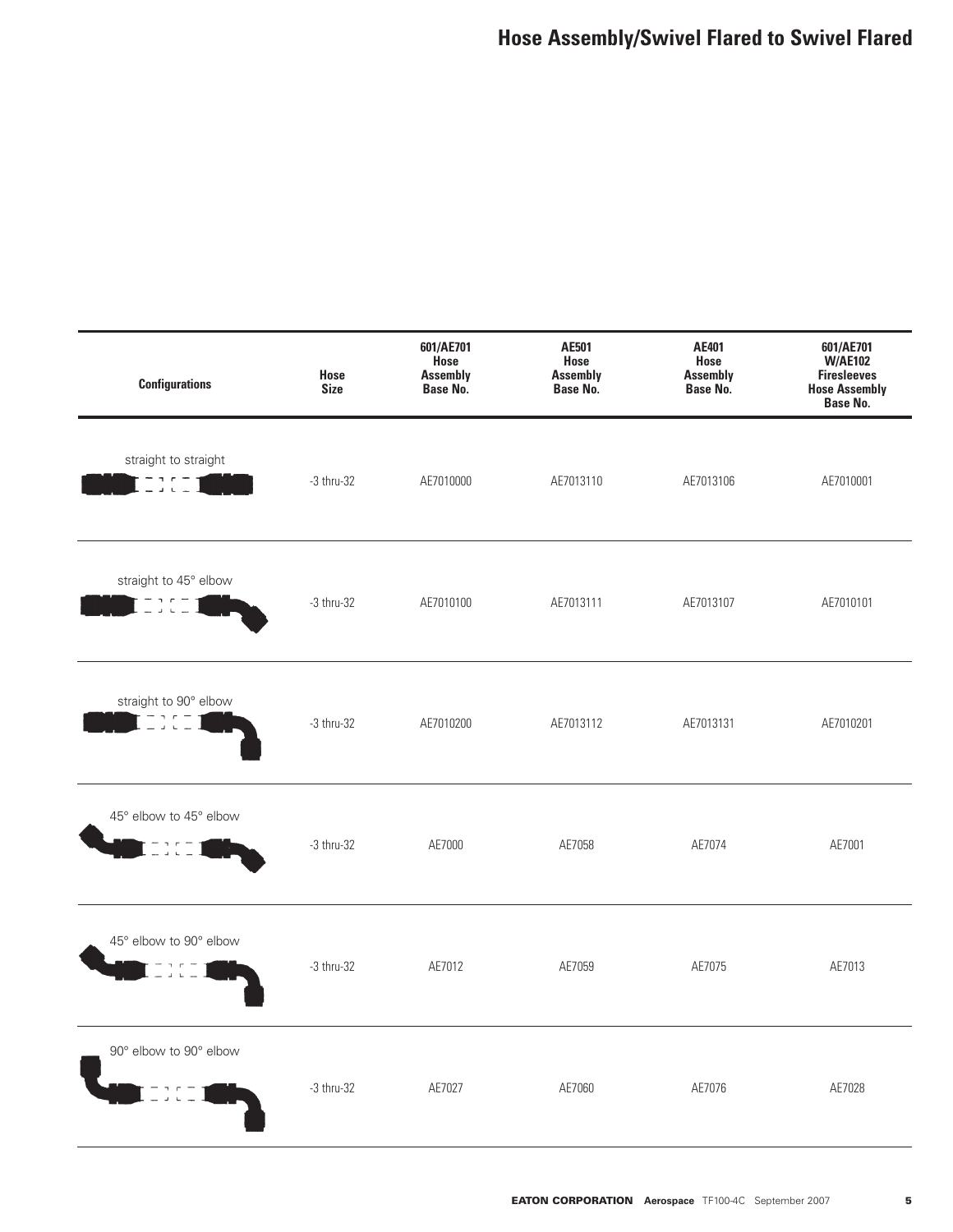## **Flareless Fitting**



#### **Straight Fitting Dimensions (M83798/4-Size)**

| Hose        | <b>Fitting</b> | <b>Nipple</b>                          | Dim. | Dim. | Dim. | Dim. | Dim.  | Dim.  | Nut                      | <b>Socket</b> | <b>Fitting</b> | Dim. |
|-------------|----------------|----------------------------------------|------|------|------|------|-------|-------|--------------------------|---------------|----------------|------|
| <b>Size</b> | P/N            | P/N                                    | A    | В    | C    | D    | $R^*$ | н     | Hex***                   | Hex***        | $Wt.**$        | Е    |
| $-3$        | 826-3          | 536-3                                  | 1.52 | .85  | .13  | .64  |       | .103  | .58                      | .640          | .051           |      |
| $-4$        | 826-4          | 536-4                                  | 1.48 | .80  | .22  | .70  |       | .150  | .654                     | .703          | .064           |      |
| -5          | 826-5          | 536-5                                  | 1.54 | .86  | .23  | .76  | --    | .211  | .72                      | .765          | .080           |      |
| -6          | 826-6D         | 536-6D                                 | 1.71 | .96  | .19  | .83  |       | .274  | .798                     | .827          | .048           |      |
| -8          | 826-8D         | 536-8D                                 | 2.02 | 1.17 | .21  | 1.04 |       | .366  | 1.014                    | .984          | .082           |      |
| $-10$       | 826-10D        | 536-10D                                | 2.22 | 1.26 | .24  | 1.18 |       | .472  | 1.158                    | 1.171         | .115           |      |
| $-12$       | 826-12D        | 536-12D                                | 2.28 | 1.27 | .31  | 1.47 |       | .576  | 1.447                    | 1.296         | .175           |      |
| $-16$       | 826-16D        | 536-16D                                | 2.64 | 1.44 | .32  | 1.76 |       | .781  | 1.736                    | 1.546         | .254           |      |
| $-20$       | 826-20D        | 536-20D                                | 2.92 | 1.62 | .37  | 2.11 |       | 1.026 | 2.111                    | 1.906         | .368           |      |
| $-24$       | 826-24D        | 536-24D                                | 3.19 | 1.85 | .33  | 2.47 |       | 1.264 | 2.477                    | 2.109         | .544           |      |
| $-32$       |                |                                        |      |      |      |      |       |       |                          |               |                |      |
|             |                | 45° Fitting Dimensions (M83798/5-Size) |      |      |      |      |       |       |                          |               |                |      |
| -3          |                |                                        |      |      |      |      |       |       |                          |               |                |      |
| $-4$        | 880112-4       | 885112-4                               | 1.72 | 1.1  | .22  | .70  | .25   | .150  | .654                     | .703          | .070           | .452 |
| $-5$        |                |                                        |      |      |      |      |       |       | $\overline{\phantom{0}}$ |               |                |      |
| -6          | 880112-6D      | 885112-6D                              | 2.03 | 1.36 | .19  | .83  | .50   | .274  | .798                     | .827          | .054           | .578 |
| -8          | 880112-8D      | 885112-8D                              | 2.32 | 1.45 | .21  | .98  | .50   | .366  | 1.014                    | .984          | .088           | .610 |

| 880112-6D<br>. 36<br>.19<br>.274<br>.798<br>.827<br>-6<br>2.03<br>.054<br>.578<br>885112-6D<br>.83<br>.50<br>880112-8D<br>.366<br>.610<br>885112-8D<br>2.32<br>i.45<br>.21<br>.98<br>.984<br>-8<br>.50<br>.014<br>.088<br>880112-10D<br>.24<br>885112-10D<br>2.61<br>.472<br>.158<br>1.171<br>.725<br>$-10$<br>1.63<br>1.17<br>.62<br>.125<br>.576<br>.296<br>.800<br>880112-12D<br>2.97<br>.31<br>.30<br>$-12$<br>885112-12D<br>1.93<br>.84<br>.447<br>.189<br>.32<br>880112-16D<br>2.03<br>.55<br>.781<br>.270<br>.854<br>885112-16D<br>3.25<br>.97<br>.736<br>.546<br>$-16$<br>.37<br>880112-20D<br>2.33<br>1.91<br>.906<br>.962<br>$-20$<br>885112-20D<br>3.65<br>.026<br>. . 19<br>2.111<br>.408<br>$-24$<br>$-32$ | -ن |  |  |  |  |  |  |  |
|-------------------------------------------------------------------------------------------------------------------------------------------------------------------------------------------------------------------------------------------------------------------------------------------------------------------------------------------------------------------------------------------------------------------------------------------------------------------------------------------------------------------------------------------------------------------------------------------------------------------------------------------------------------------------------------------------------------------------|----|--|--|--|--|--|--|--|
|                                                                                                                                                                                                                                                                                                                                                                                                                                                                                                                                                                                                                                                                                                                         |    |  |  |  |  |  |  |  |
|                                                                                                                                                                                                                                                                                                                                                                                                                                                                                                                                                                                                                                                                                                                         |    |  |  |  |  |  |  |  |
|                                                                                                                                                                                                                                                                                                                                                                                                                                                                                                                                                                                                                                                                                                                         |    |  |  |  |  |  |  |  |
|                                                                                                                                                                                                                                                                                                                                                                                                                                                                                                                                                                                                                                                                                                                         |    |  |  |  |  |  |  |  |
|                                                                                                                                                                                                                                                                                                                                                                                                                                                                                                                                                                                                                                                                                                                         |    |  |  |  |  |  |  |  |
|                                                                                                                                                                                                                                                                                                                                                                                                                                                                                                                                                                                                                                                                                                                         |    |  |  |  |  |  |  |  |
|                                                                                                                                                                                                                                                                                                                                                                                                                                                                                                                                                                                                                                                                                                                         |    |  |  |  |  |  |  |  |
|                                                                                                                                                                                                                                                                                                                                                                                                                                                                                                                                                                                                                                                                                                                         |    |  |  |  |  |  |  |  |

|  | 90° Fitting Dimensions (M83798/6-Size) |
|--|----------------------------------------|
|  |                                        |

| -3    |            |            |      |      |     |      |      |       |       |       |      |       |
|-------|------------|------------|------|------|-----|------|------|-------|-------|-------|------|-------|
| $-4$  | 880114-4   | 885114-4   | 1.59 | .89  | .22 | .70  | .25  | .150  | .654  | .703  | .070 | .860  |
| -5    | 880114-5   | 885114-5   | 1.68 | .96  | .23 | .76  | .31  | .211  | .720  | .765  | .071 | 1.000 |
| -6    | 880114-6D  | 885114-6D  | 1.85 | 1.07 | .19 | .83  | .50  | .274  | .798  | .827  | .057 | 1.112 |
| -8    | 880114-8D  | 885114-8D  | 2.01 | 1.14 | .21 | .98  | .50  | .366  | 1.014 | .984  | .092 | 1.156 |
| $-10$ | 880114-10D | 885114-10D | 2.25 | 1.27 | .24 | 1.17 | .62  | .472  | 1.158 | 1.171 | .130 | 1.392 |
| $-12$ | 880114-12D | 885114-12D | 2.66 | 1.63 | .31 | 1.30 | .84  | .576  | 1.447 | 1.296 | .199 | 1.626 |
| $-16$ | 880114-16D | 885114-16D | 2.97 | 1.74 | .32 | 1.55 | .97  | .781  | 1.736 | 1.546 | .282 | 1.776 |
| $-20$ | 880114-20D | 885114-20D | 3.38 | 2.06 | .37 | 1.91 | 1.19 | 1.026 | 2.111 | 1.906 | .431 | 2.056 |
| $-24$ |            |            |      |      |     |      |      |       |       |       |      |       |
| $-32$ |            |            |      |      |     |      |      |       |       |       |      |       |

#### *All dimensions in inches*

DIM. B = Hose cut factor.

DIM.  $E =$  Nominal drop dimensions. Tolerance is  $\pm$  0.05" on bent tube fittings.

\*R = Radius of elbow measured to centerline.

\*\*Weight = Nipple assembly plus socket (nominal).

\*\*\* = Distance across corners.

## **Socket P/N 516-XXD**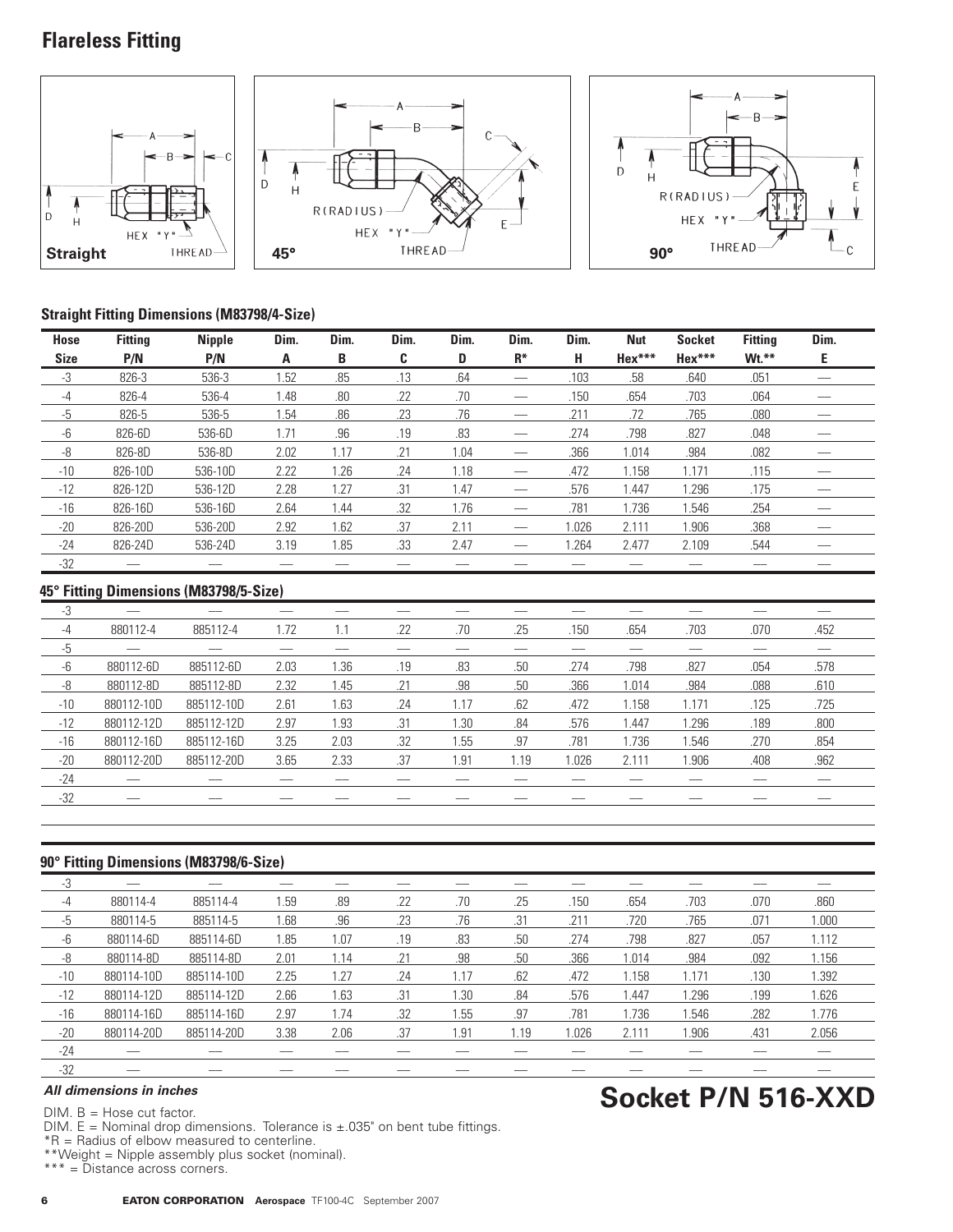| <b>Configurations</b>                                              | Hose<br><b>Size</b> | 601/AE701<br>Hose<br><b>Assembly</b><br>Base No. | AE501<br>Hose<br><b>Assembly</b><br>Base No. | AE401<br>Hose<br><b>Assembly</b><br>Base No. | 601/AE701<br>w/AS1072<br><b>Firesleeves</b><br><b>Hose Assembly</b><br><b>Base No.</b> |
|--------------------------------------------------------------------|---------------------|--------------------------------------------------|----------------------------------------------|----------------------------------------------|----------------------------------------------------------------------------------------|
| straight to straight<br>$\mathbf{t}$<br>$\overline{a}$<br>$\Delta$ | $-3$ thru $-32$     | AE7010010                                        | AE7013121                                    | AE7013132                                    | AE7010011                                                                              |
| straight to 45° elbow                                              | $-3$ thru $-32$     | AE7010110                                        | AE7013123                                    | AE7013133                                    | AE7010111                                                                              |
| straight to 90° elbow                                              | $-3$ thru $-32$     | AE7010210                                        | AE7013125                                    | AE7013134                                    | AE7010211                                                                              |
| 45° elbow to 45° elbow                                             | $-3$ thru $-32$     | AE7003                                           | AE7066                                       | AE7077                                       | AE7004                                                                                 |
| 45° elbow to 90° elbow                                             | $-3$ thru $-32$     | AE7015                                           | AE7068                                       | AE7078                                       | AE7016                                                                                 |
| 90° elbow to 90° elbow                                             | $-3$ thru $-32$     | AE7030                                           | AE7070                                       | AE7079                                       | AE7031                                                                                 |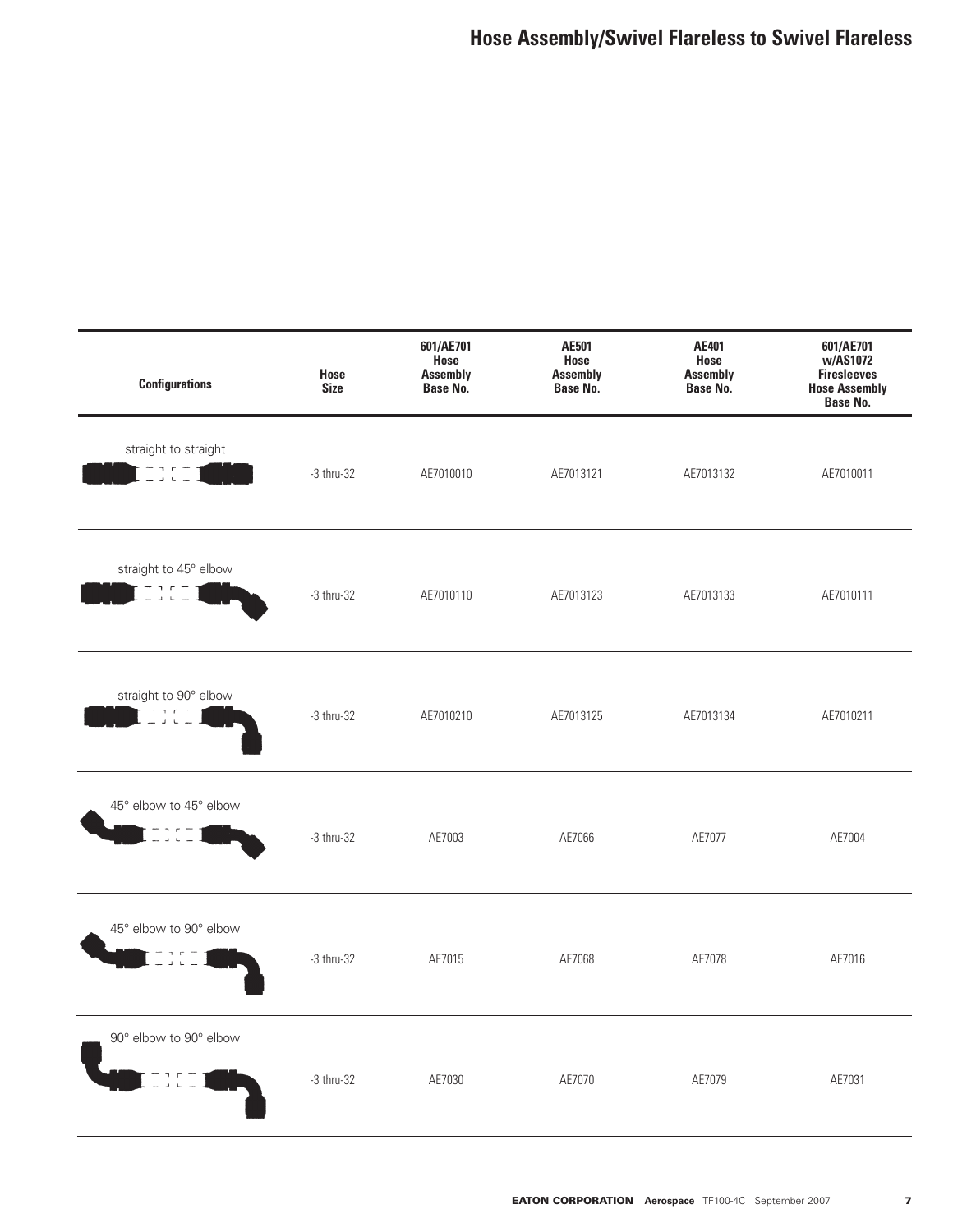## **Flanged Fitting**



#### **Straight Fitting Dimensions (M83798/7-Size)**

| Hose<br><b>Size</b> | <b>Fitting</b><br>P/N | <b>Nipple</b><br>P/N                          | Max.<br>Dim.<br>A | Dim.<br>в | Dim.<br>u | Max.<br>Dim.<br>D | Dim.<br>$R^*$ | Dim.  | <b>Socket</b><br>Hex***  | <b>Fitting</b><br>$Wt.**$ | Dim. |
|---------------------|-----------------------|-----------------------------------------------|-------------------|-----------|-----------|-------------------|---------------|-------|--------------------------|---------------------------|------|
| -3                  | $-$                   | $\qquad \qquad \overbrace{\qquad \qquad }^{}$ | $\sim$            |           |           |                   |               |       | $\overline{\phantom{a}}$ | ---                       |      |
| $-4$                | ---                   |                                               |                   |           |           |                   |               |       |                          |                           |      |
| $-5$                | ---                   | __                                            |                   |           |           |                   |               |       |                          |                           |      |
| -6                  |                       |                                               |                   |           |           |                   |               |       |                          |                           |      |
| -8                  | 8844-8D               | 8714-8D                                       | 1.97              | .84       |           | .980              | ——            | .355  | .875                     | .089                      |      |
| $-10$               | 8844-10D              | 8714-10D                                      | 2.08              | .87       | $-$       | 1.170             | $-$           | .472  | 1.062                    | .114                      |      |
| $-12$               | 8844-12D              | 8714-12D                                      | 2.29              | 1.25      |           | 1.296             |               | .576  | 1.188                    | .153                      |      |
| $-16$               | 8844-16D              | 8714-16D                                      | 2.53              | 1.30      |           | 1.546             |               | .781  | 1.438                    | .206                      |      |
| $-20$               | 8844-20D              | 8714-20D                                      | 2.83              | 1.50      |           | 1.906             | ——            | 1.026 | 1.750                    | .316                      |      |
| $-24$               | 8844-24D              | 8714-24D                                      | 2.71              | 1.34      | $-$       | 2.109             | ___           | 1.264 | 1.938                    | .364                      |      |
| $-32$               | 8844-32D              | 8714-32D                                      | 3.08              | 1.52      |           | 2.718             |               | 1.684 | 2.500                    | .646                      |      |

#### **45° Fitting Dimensions (M83798/8-Size)**

| -3    | $-$      | ---      |      |      |               |       |       |       |       |      | ---  |
|-------|----------|----------|------|------|---------------|-------|-------|-------|-------|------|------|
| $-4$  |          |          |      |      |               |       |       |       |       |      |      |
| -5    |          |          |      |      |               |       |       |       |       |      |      |
| -6    |          |          |      |      |               |       |       |       |       |      |      |
| -8    | 8845-8D  | 8745-8D  | .208 | 1.18 |               | .980  | .500  | .360  | .875  | .088 | .338 |
| $-10$ | 8845-10D | 8745-10D | .226 | 1.28 |               | 1.170 | .625  | .472  | 1.063 | .113 | .375 |
| $-12$ | 8845-12D | 8745-12D | 2.64 | 1.60 |               | 1.296 | .844  | .576  | 1.188 | .157 | .468 |
| $-16$ | 8845-16D | 8745-16D | 2.90 | 1.68 | ——            | .546  | .969  | .781  | 1.438 | .208 | .505 |
| $-20$ | 8845-20D | 8745-20D | 3.25 | 1.93 | $\frac{1}{2}$ | .906  | 1.188 | 1.026 | 1.750 | .321 | .569 |
| $-24$ | 8845-24D | 8745-24D | 3.40 | 2.03 | ——            | 2.109 | 1.375 | 1.264 | 1.938 | .386 | .625 |
| $-32$ | 8845-32D | 8745-32D | 3.92 | 2.36 |               | 2.718 | 1.750 | 1.684 | 2.500 | .672 | .734 |

#### **90° Fitting Dimensions (M83798/9-Size)**

| -3    |          |          |      |      |     |       |       |       |       |       |       |
|-------|----------|----------|------|------|-----|-------|-------|-------|-------|-------|-------|
| $-4$  | ---      |          |      |      |     |       |       |       |       |       |       |
| -5    |          |          |      |      |     |       |       |       |       |       |       |
| -6    |          |          |      |      |     |       |       |       |       |       |       |
| -8    | 8890-8D  | 8790-8D  | 2.35 | 1.48 |     | .980  | .500  | .360  | .875  | .097  | .892  |
| $-10$ | 8890-10D | 8790-10D | 2.51 | 1.53 |     | 1.170 | .625  | .484  | 1.063 | 1.123 | .896  |
| $-12$ | 8890-12D | 8790-12D | 2.66 | 1.63 | ___ | 1.296 | .844  | .576  | 1.188 | .164  | 1.156 |
| $-16$ | 8890-16D | 8790-16D | 2.97 | 1.74 |     | 1.546 | .969  | .781  | 1.438 | .222  | .282  |
| $-20$ | 8890-20D | 8790-20D | 3.38 | 2.06 | $-$ | 1.906 | 1.188 | 1.026 | 1.750 | .344  | .500  |
| $-24$ | 8890-24D | 8790-24D | 3.54 | 2.22 |     | 2.109 | 1.375 | 1.264 | 1.938 | .448  | 1.688 |
| $-32$ | 8890-32D | 8790-32D | 4.21 | 2.65 |     | 2.718 | .750  | .684  | 2.500 | .732  | 2.062 |

#### *All dimensions in inches*

DIM. B = Hose cut factor.

DIM. E = Nominal drop dimensions. Tolerance is  $\pm .035$ " on bent tube fittings.

\*R = Radius of elbow measured to centerline.

\*\*Weight = Nipple assembly plus socket (nominal).

\*\*\* = Distance across corners.

## **Socket P/N 516-XXD**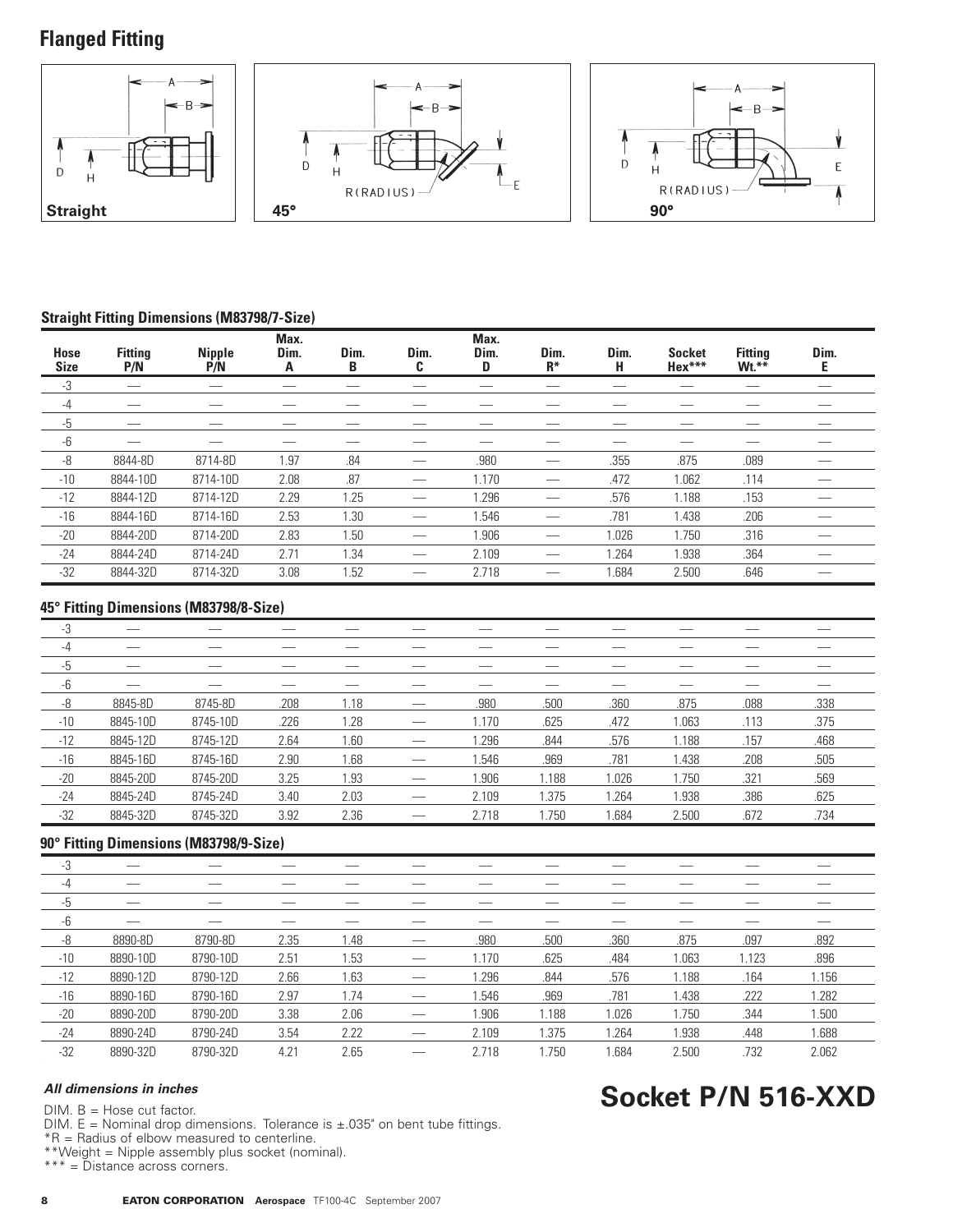| <b>Configurations</b>                                                                                | Hose<br><b>Size</b> | 601/AE701<br>Hose<br><b>Assembly</b><br><b>Base No.</b> | 601/AE701<br>w/AS1072<br><b>Firesleeves</b><br><b>Hose Assembly</b><br><b>Base No.</b> |
|------------------------------------------------------------------------------------------------------|---------------------|---------------------------------------------------------|----------------------------------------------------------------------------------------|
| straight to straight<br>7777                                                                         | -8 thru-32          | AE7010020                                               | AE7010021                                                                              |
| straight to 45° elbow<br>$\begin{array}{c} - & 1 & r = \\ - & 1 & r = \\ - & 1 & r = \\ \end{array}$ | -8 thru-32          | AE7010120                                               | AE7010121                                                                              |
| straight to 90° elbow                                                                                | $-8$ thru $-32$     | AE7010220                                               | AE7010221                                                                              |
| 45° elbow to 45° elbow                                                                               | -8 thru-32          | AE7006                                                  | AE7007                                                                                 |
| 45° elbow to 90° elbow                                                                               | $-8$ thru $-32$     | AE7018                                                  | AE7019                                                                                 |
| 90° elbow to 90° elbow<br>$\mathbf{L}$                                                               | $-8$ thru $-32$     | AE7033                                                  | AE7034                                                                                 |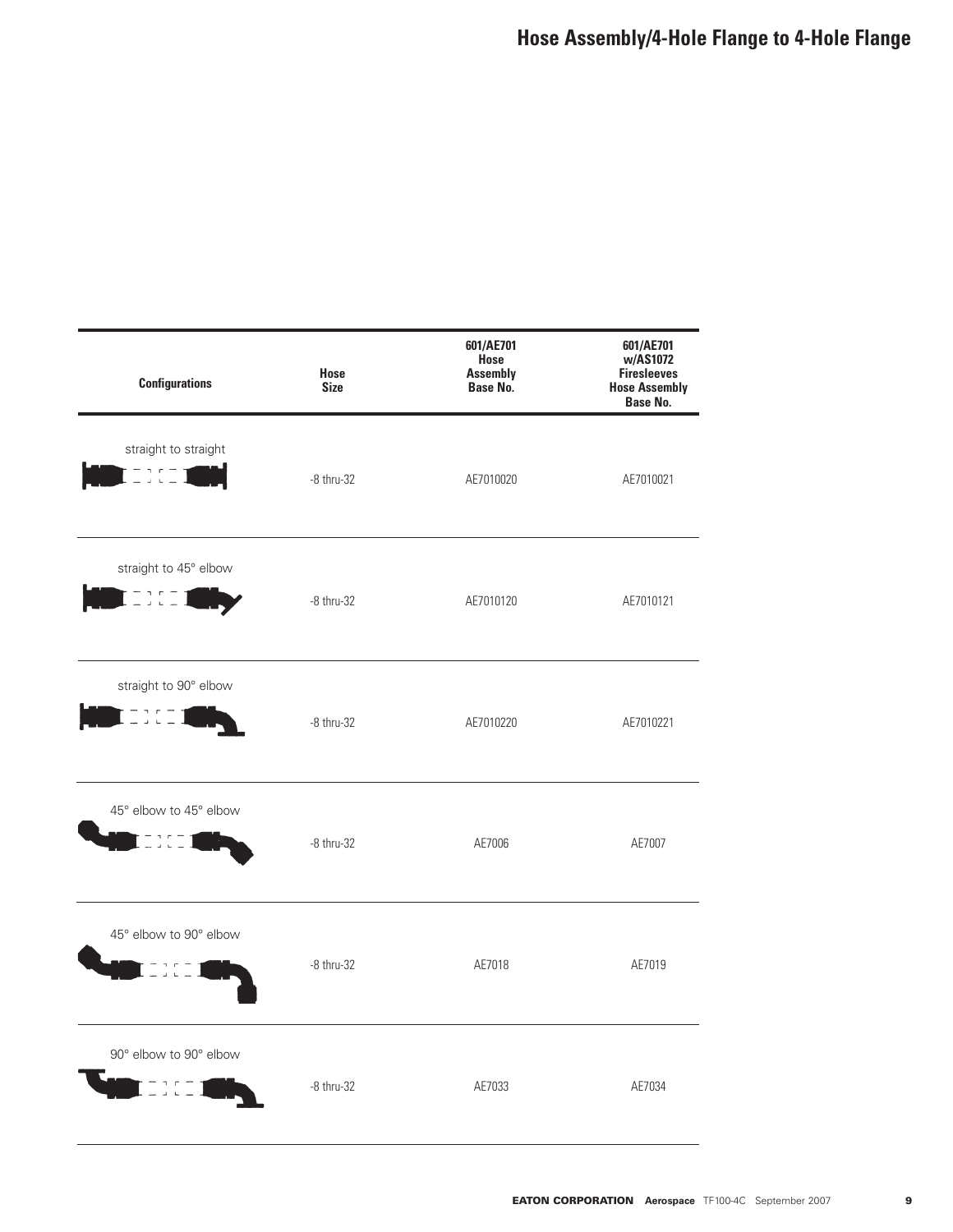## **How to assemble 601/AE701 Hose Assemblies with** *"little gem"* **Straight Fittings and Elbows**

To make hose assembly of length "L" cut hose to length "J". Obtain "J" length by subtracting proper fitting allowances. See "B" dimensions on fitting pages.

## **Straight Fittings**



#### **Step 1.**

Cut hose squarely to length. Use hose cut-off machine or fine tooth hacksaw. To minimize wire braid flare-out, wrap hose with masking tape and saw through tape. Remove tape before step 2.

#### **Step 2.**

Insert hose in socket with a twisting, pushing motion until hose is in line with back of socket threads.



#### **Step 3.**

Important – mark hose position around hose at rear of socket. Use a grease pencil, painted line or tape.

#### **Step 4.**

Lubricate inside of hose and nipple threads liberally. Use SAE30 lubricating oil. Avoid getting oil in the cutting spur of the nipple.



#### **Step 5.**

Carefully insert nipple and engage nipple and socket threads while holding hose in position with other hand. Make sure that hose does not push out of socket by observing mark made in step 3.



#### **Step 6.**

Complete assembly using wrench while continuing to hold in position. Maximum allowable gap is .041 inches in sizes 3, 4 and 5, and .031 inches in size 6 and up.

#### **Step 7.**

IMPORTANT – check for hose push-out by observing hose position mark. None should be evident. Clean, inspect and proof test.

Angle in degrees

Measure angle

END

VIEW

counter-clockwise

Note: Hose push-out after proof test should not exceed 1/32 inch or size 12 and up. None is allowable on smaller sizes.

### **Elbow Fittings**



#### **Step 1.**

Follow through steps 1, 2, and 3, above.

#### **Step 2**.

Flange elbow fittings. Drop flange over threaded end of nipple. Nipple shoulder must fit into counterbore of flange.

#### **Step 3**.

Lubricate inside of hose and nipple threads liberally. Use SAE30 lubricating oil. Avoid getting oil in the cutting spur of the nipple.



#### **Step 4.**

Carefully insert nipple and engage nipple and socket threads while holding hose in position with other hand. Make sure hose does not push out of socket by observing mark.



#### **Step 5.**

Complete assembly using wrench on elbow hex while continuing to hold hose in position. Tighten until hex is snug against socket. On forged elbow, use wrench on forging flats. Tighten until shoulder is snug against socket.



Note: Hose push-out after proof test should not exceed 1/32 inch on sizes 12 and up. None is allowable on smaller sizes.

### **Step 6.**

Adjustments may be necessary to obtain the desired position angle between two elbows. In order to minimize backing off elbows to position, the following procedure should supplement step 5:

- a. Tighten both elbows to within .031 inches of socket then start to position for relative angle between elbows.
- b. Finish assembly by adjusting both elbows. Backing-off to position should be avoided and in no case should exceed 1/4 turn. Maximum allowable gap between hex and socket is .031 inches.

#### **Step 7.**

IMPORTANT – check for hose push-out. See step 6 above. Clean, inspect and proof test.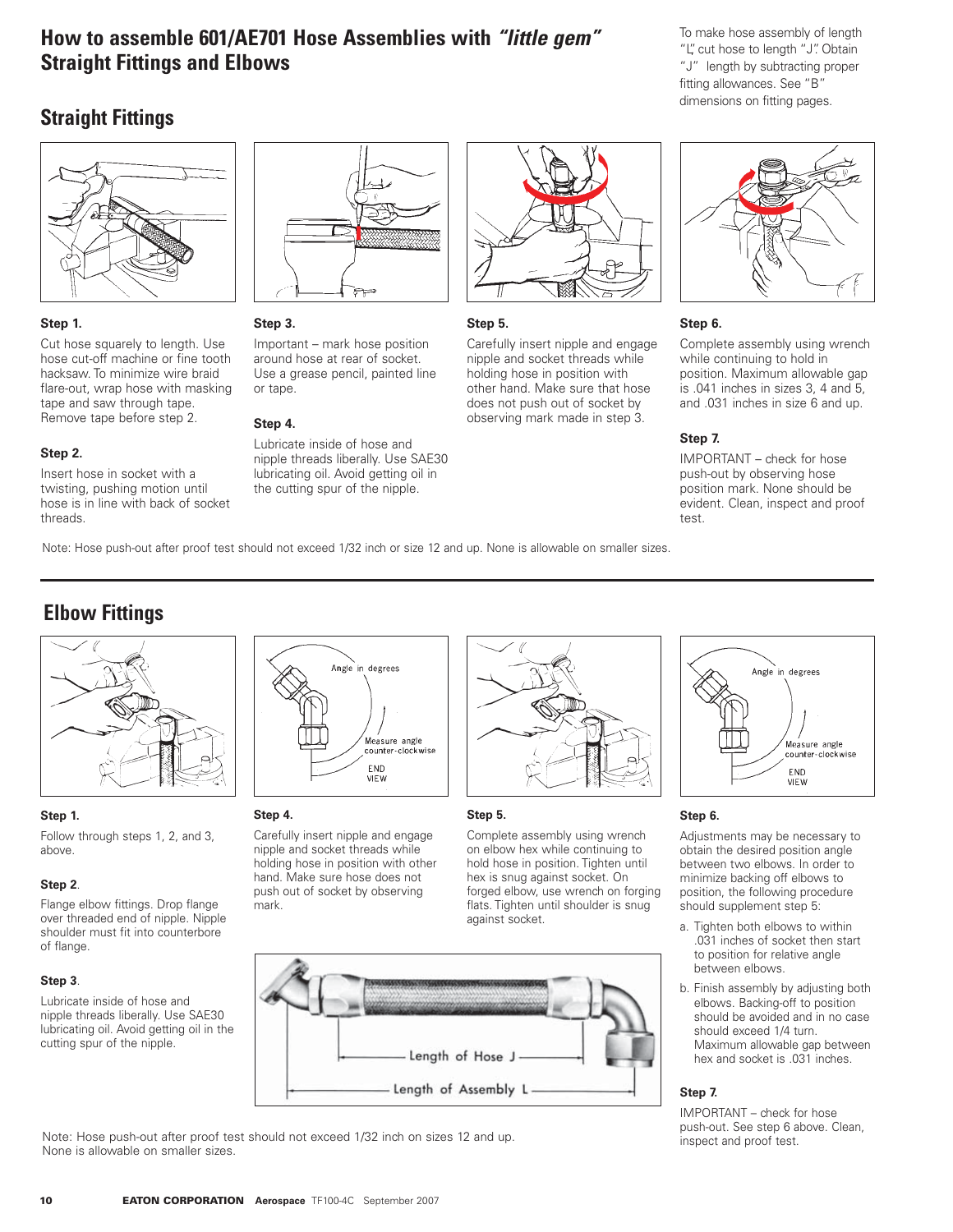# **Clean, Inspect, Proof Test**

CLEAN…Clean hose after cutting to length. Be sure all cutting residue is dislodged. After assembly, clean each hose assembly internally using clean, dry compressed air.

INSPECT…Examine hose assembly internally for cut or bulged inner tube, obstructions and cleanliness. Examine Aeroquip hose assemblies with *"little gem"* fittings for hose push-out. Inspect for proper gap between nut and socket or hex and socket. Nuts should swivel freely.

PROOF TEST…Test hose assemblies in straight, horizontal position and observe for evidence of leakage while maintaining test pressure. Several hose assemblies may be tested at one time by connecting them in series.

#### 1. LIQUID TEST MEDIUM… tighten cap only after all trapped air has bled from assembly. Use a heavy plastic protective cover when applying pressure.

- 2. Use proper proof-test fluid specified for hose:
- 3. Drain and cap.
- 4. Corrosion protection of fittings on hose assemblies.
	- **a** Brass, corrosion resistant steel, and aluminum alloy fittings require no additonal treatment.
	- **b** Fittings on air or instrument hose assemblies should not be oiled. Dry thoroughly and

 cap with oil and grease-free caps.

#### **Storage and Handling**

- 1. BULK HOSE AND HOSE ASSEMBLIES…hose should be stored away from sunlight, heat, ozone, etc. To minimize obsolescence or deterioration of hose in storage, follow "first-in, first-out" principle in releasing stock for production or shipment.
- 2. Short hose lengths or assemblies may be conveniently stored in closed containers to protect from dust. Other hose assemblies should have the ends capped. Hose assemblies made up in the field should be marked with the date of assembly before being placed in storage.

NOTE: All hose assemblies taken from storage should be prooftested prior to installation in aircraft.

| Tvpe                                      | Hose No.  | <b>Proof Test Fluid</b>                    |
|-------------------------------------------|-----------|--------------------------------------------|
| <b>Pneumatic</b><br>fuel, oil and coolant | 601/AE701 | Hydraulic oil<br>(MIL-H-5606)* or<br>water |

\*Flush after proof-testing using oleum or other neutral spirits.

## **! WARNING**

FAILURE OR IMPROPER SELECTION,USE, OR ASSEMBLY OF THE PRODUCTS AND COMPONENTS FOR APPLICATIONS DESCRIBED HEREIN CAN RESULT IN POSSIBLE PROPERTY DAMAGE, PERSONAL INJURY OR DEATH.

This document and any other related information from Eaton® Aeroquip® or its affiliates and authorized distributors, provide product options for consideration by Users having

technical expertise with these products. Due to the wide variety of applications and operating conditions for these products and components, the User is solely responsible for making the final selection of the products and ensuring that all performance, safety and warning requirements for the User's intended application are met.

Eaton Aeroquip recommends that<br>Eaton® Aeroquip® hose, fittings

*The Company retains the right to amend, change or modify any data in this document at any time.*

or assembly equipment must be used only with other Eaton<sup>®</sup> Aeroquip® hose, fittings or assembly equipment,and Eaton Aeroquip and/ or its affiliates disclaim any obligation or liability (including all incidental and consequential damages)to the extent Eaton® Aeroquip® hose, fittings or assembly equipment is used with any other manufacturer's hose, fittings or assembly equipment or in the event that Eaton Aeroquip recommended processes and

product instructions for hose assemblies are not followed.

The products described herein, including product features, specifications, designs, and availability are subject to change at any time without notice.